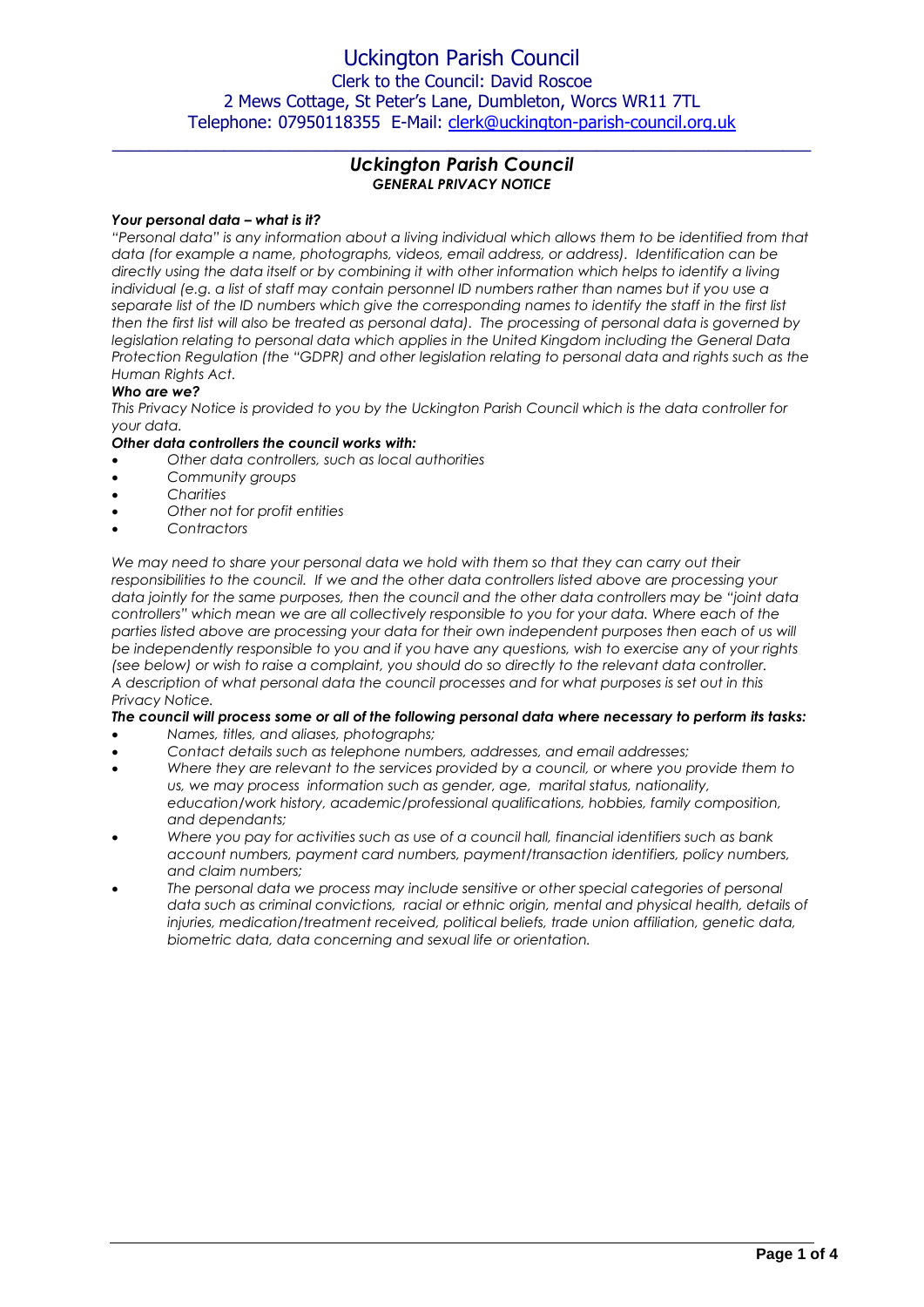# Uckington Parish Council Clerk to the Council: David Roscoe 2 Mews Cottage, St Peter's Lane, Dumbleton, Worcs WR11 7TL Telephone: 07950118355 E-Mail: [clerk@uckington-parish-council.org.uk](mailto:clerk@uckington-parish-council.org.uk)  $\_$  , and the set of the set of the set of the set of the set of the set of the set of the set of the set of the set of the set of the set of the set of the set of the set of the set of the set of the set of the set of th

#### *How we use sensitive personal data*

- *We may process sensitive personal data including, as appropriate:*
	- *information about your physical or mental health or condition in order to monitor sick leave and take decisions on your fitness for work;*
	- *your racial or ethnic origin or religious or similar information in order to monitor compliance with equal opportunities legislation;*
	- *in order to comply with legal requirements and obligations to third parties.*
- *These types of data are described in the GDPR as "Special categories of data" and require*  higher levels of protection. We need to have further justification for collecting, storing and using *this type of personal data.*
- *We may process special categories of personal data in the following circumstances:*
	- *In limited circumstances, with your explicit written consent.*
	- *Where we need to carry out our legal obligations.*
	- *Where it is needed in the public interest.*
- *Less commonly, we may process this type of personal data where it is needed in relation to legal claims or where it is needed to protect your interests (or someone else's interests) and you are not capable of giving your consent, or where you have already made the information public.*

#### *Do we need your consent to process your sensitive personal data?*

• *In limited circumstances, we may approach you for your written consent to allow us to process certain sensitive personal data. If we do so, we will provide you with full details of the personal data that we would like and the reason we need it, so that you can carefully consider whether you wish to consent.* 

#### *The council will comply with data protection law. This says that the personal data we hold about you must be:*

- *Used lawfully, fairly and in a transparent way.*
- *Collected only for valid purposes that we have clearly explained to you and not used in any way that is incompatible with those purposes.*
- *Relevant to the purposes we have told you about and limited only to those purposes.*
- *Accurate and kept up to date.*
- *Kept only as long as necessary for the purposes we have told you about.*
- *Kept and destroyed securely including ensuring that appropriate technical and security measures are in place to protect your personal data to protect personal data from loss, misuse, unauthorised access and disclosure.*

#### *We use your personal data for some or all of the following purposes:*

- *To deliver public services including to understand your needs to provide the services that you request and to understand what we can do for you and inform you of other relevant services;*
- *To confirm your identity to provide some services;*
- *To contact you by post, email, telephone or using social media (e.g., Facebook, Twitter, WhatsApp);*
- *To help us to build up a picture of how we are performing;*
- *To prevent and detect fraud and corruption in the use of public funds and where necessary for the law enforcement functions;*
- *To enable us to meet all legal and statutory obligations and powers including any delegated functions;*
- *To carry out comprehensive safeguarding procedures (including due diligence and complaints handling) in accordance with best safeguarding practice from time to time with the aim of ensuring that all children and adults-at-risk are provided with safe environments and generally as necessary to protect individuals from harm or injury;*
- *To promote the interests of the council;*
- *To maintain our own accounts and records;*
- *To seek your views, opinions or comments;*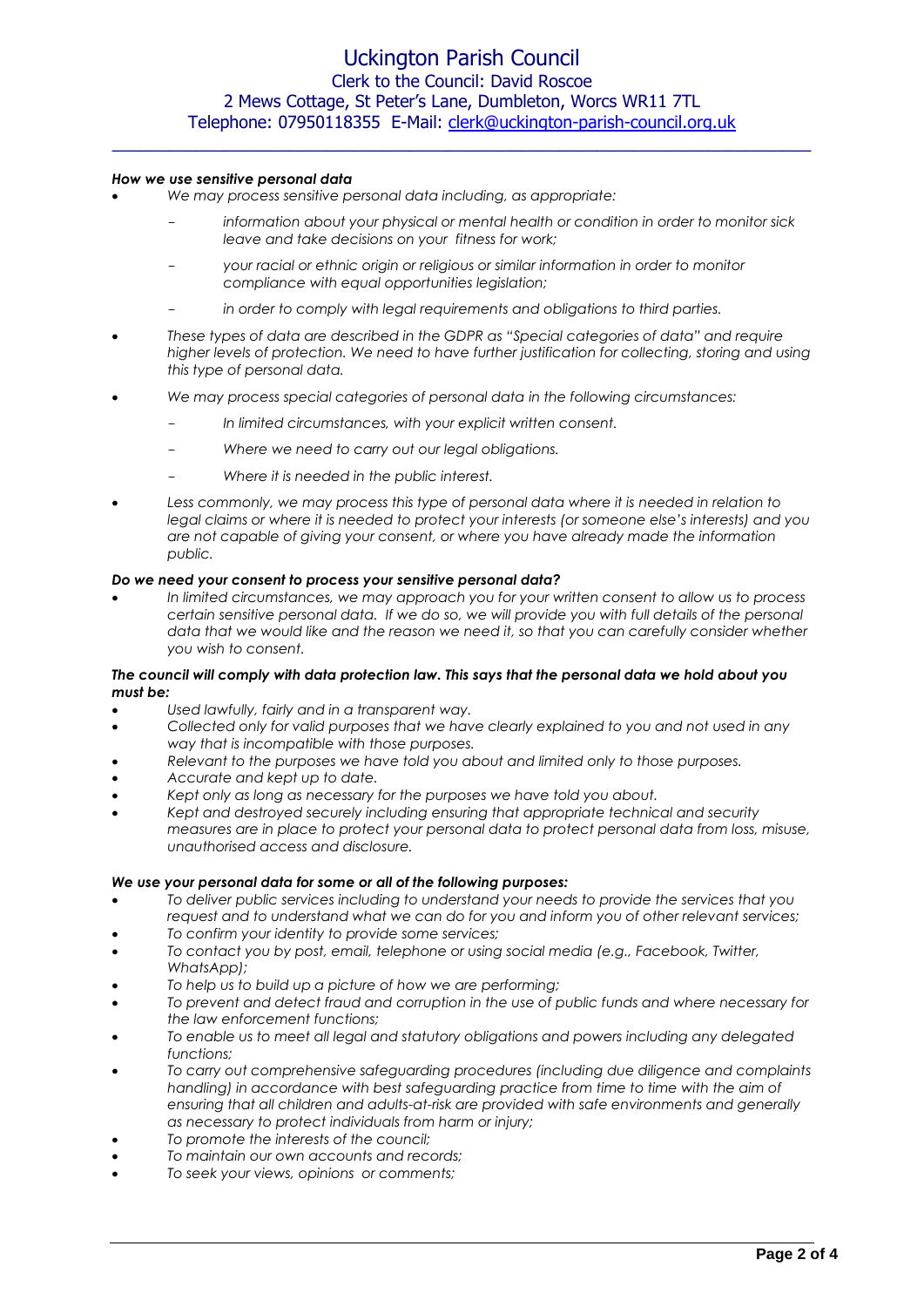# Uckington Parish Council Clerk to the Council: David Roscoe 2 Mews Cottage, St Peter's Lane, Dumbleton, Worcs WR11 7TL Telephone: 07950118355 E-Mail: [clerk@uckington-parish-council.org.uk](mailto:clerk@uckington-parish-council.org.uk)

 $\_$  , and the set of the set of the set of the set of the set of the set of the set of the set of the set of the set of the set of the set of the set of the set of the set of the set of the set of the set of the set of th

- *To notify you of changes to our facilities, services, events and staff, councillors and other role holders;*
- *To send you communications which you have requested and that may be of interest to you. These may include information about campaigns, appeals, other new projects or initiatives;*
- *To process relevant financial transactions including grants and payments for goods and services supplied to the council*
- *To allow the statistical analysis of data so we can plan the provision of services.*

*Our processing may also include the use of CCTV systems for the prevention and prosecution of crime.* 

### *What is the legal basis for processing your personal data?*

*The council is a public authority and has certain powers and obligations. Most of your personal data is processed for compliance with a legal obligation which includes the discharge of the council's statutory functions and powers. Sometimes when exercising these powers or duties it is necessary to process personal data of residents or people using the council's services. We will always take into account your interests and rights. This Privacy Notice sets out your rights and the council's obligations to you.*

*We may process personal data if it is necessary for the performance of a contract with you, or to take steps to enter into a contract. An example of this would be processing your data in connection with the use of sports facilities, or the acceptance of an allotment garden tenancy*

*Sometimes the use of your personal data requires your consent. We will first obtain your consent to that use.*

## *Sharing your personal data*

*This section provides information about the third parties with whom the council may share your personal data. These third parties have an obligation to put in place appropriate security measures and will be responsible to you directly for the manner in which they process and protect your personal data. It is likely that we will need to share your data with some or all of the following (but only where necessary):*

- *The data controllers listed above under the heading "Other data controllers the council works with";*
- *Our agents, suppliers and contractors. For example, we may ask a commercial provider to publish or distribute newsletters on our behalf, or to maintain our database software;*
- *On occasion, other local authorities or not for profit bodies with which we are carrying out joint ventures e.g. in relation to facilities or events for the community.*

#### *How long do we keep your personal data?*

We will keep some records permanently if we are legally required to do so. We may keep some other *records for an extended period of time. For example, it is currently best practice to keep financial records for a minimum period of 8 years to support HMRC audits or provide tax information. We may have legal obligations to retain some data in connection with our statutory obligations as a public authority. The council is permitted to retain data in order to defend or pursue claims. In some cases the law imposes a time limit for such claims (for example 3 years for personal injury claims or 6 years for contract claims). We will retain some personal data for this purpose as long as we believe it is necessary to be able to defend or pursue a claim. In general, we will endeavour to keep data only for as long as we need it. This means that we will delete it when it is no longer needed.*

#### *Your rights and your personal data*

*You have the following rights with respect to your personal data:*

*When exercising any of the rights listed below, in order to process your request, we may need to verify your identity for your security. In such cases we will need you to respond with proof of your identity before you can exercise these rights.*

#### **1) The right to access personal data we hold on you**

- *At any point you can contact us to request the personal data we hold on you as well as why we have that personal data, who has access to the personal data and where we obtained the personal data from. Once we have received your request we will respond within one month.*
- *There are no fees or charges for the first request but additional requests for the same personal data or requests which are manifestly unfounded or excessive may be subject to an administrative fee.*